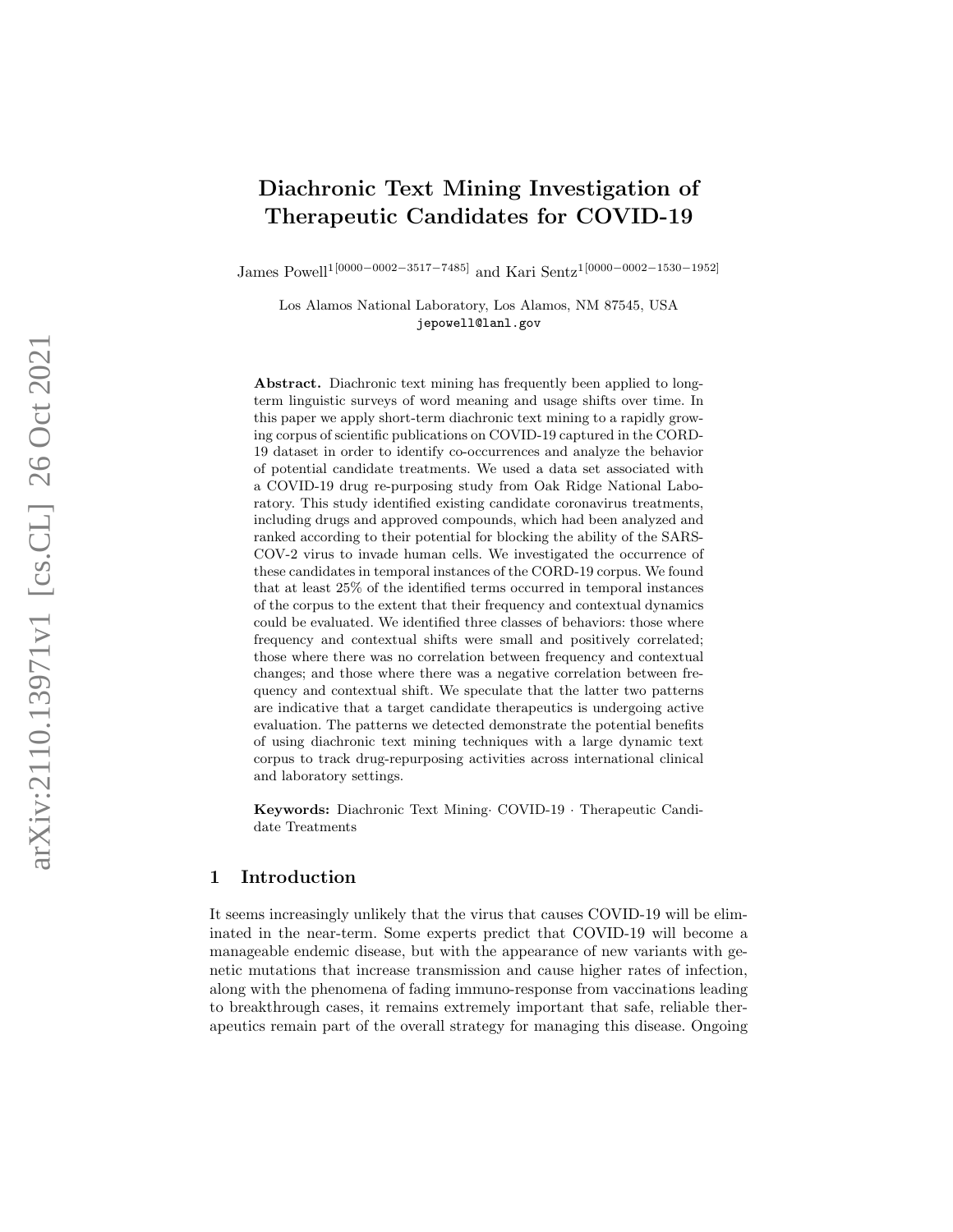efforts in this regard include both the development of new treatments and the assessment of existing medications and small molecule compounds. There are many online biochemical libraries that publish metadata and provide a search interface for compound discovery. These compounds are typical evaluated in invitro, in-silico, and in-vivo trials as appropriate. A fourth means of assessment can and should include text analysis of corpora containing scientific and clinical research related to these compounds. For COVID-19, this can include literature dating back to the emergence of SARS-COV-1 in 2003, as well as other coronaviruses that cause illness in humans.

Diachronic word analysis is a Natural Language Processing (NLP) technique for characterizing the evolution of words over time. Often used in long-term historical linguistic studies, it can also be applied to scientific literature [\[20,](#page-15-0)[4\]](#page-14-0), and has been shown to reveal early evidence of scientific discoveries from large text corpora before they become widely known.

In the 2019-2020 international global coronavirus pandemic of COVID-19, medical and pharmaceutical researchers around the world embarked on an ardent search for treatments, prophylactics, and cures. A part of that effort sought to identify existing drugs and therapeutics that might be useful in treating other diseases. Some of these re-purposing studies take advantage of the large amounts of data about drugs and infectious agents such as viruses and used computational approaches in-silico. Our study takes advantage of the constantly growing text corpora relevant to COVID-19 to understand how references to candidate treatments are evolving over time. It uses diachronic text mining with the goal of providing researchers with NLP tools to summarize the international published and pre-published trends.

The text corpus we used is the CORD-19 corpus [\[24\]](#page-15-1) that was established in March 2020 as a global repository for scientific and clinical research related to SARS-COV-2 and other coronaviruses. It aggregates content from PubMed, bioRxiv, medRxiv, and other sources and is updated with new publications on a regular basis. Figure 1 illustrates the growth of CORD-19 through mid-2020.

We used the CORD-19 corpus to conduct a diachronic text survey of candidate therapeutics identified in one of the more exhaustive drug re-purposing studies conducted for COVID-19, an in-silico study undertaken in February 2020 at Oak Ridge National Laboratory (ORNL). This study, detailed in a preprint published in Chemrxiv [\[19\]](#page-15-2), analyzed entries in the SWEETLEAD database for potential antiviral properties. SWEETLEAD is a cheminformatics database of approved drugs, regulated chemicals, and herbal isolates. Over 9,000 of these small molecules were analyzed for their interactions with models of the SARS-COV-2 spike protein using a supercomputer at ORNL. The goal of the modeling effort was to determine which had theoretical potential to inhibit the virus's ability to infect human cells. They identified 41 candidates which modeling determined had significant theoretical efficacy. We used this list as targets for literature searches in the CORD-19 corpus. For comparison, we also analyzed a smaller list of candidate therapeutics published mid-summer 2020 in Nature [\[16\]](#page-14-1).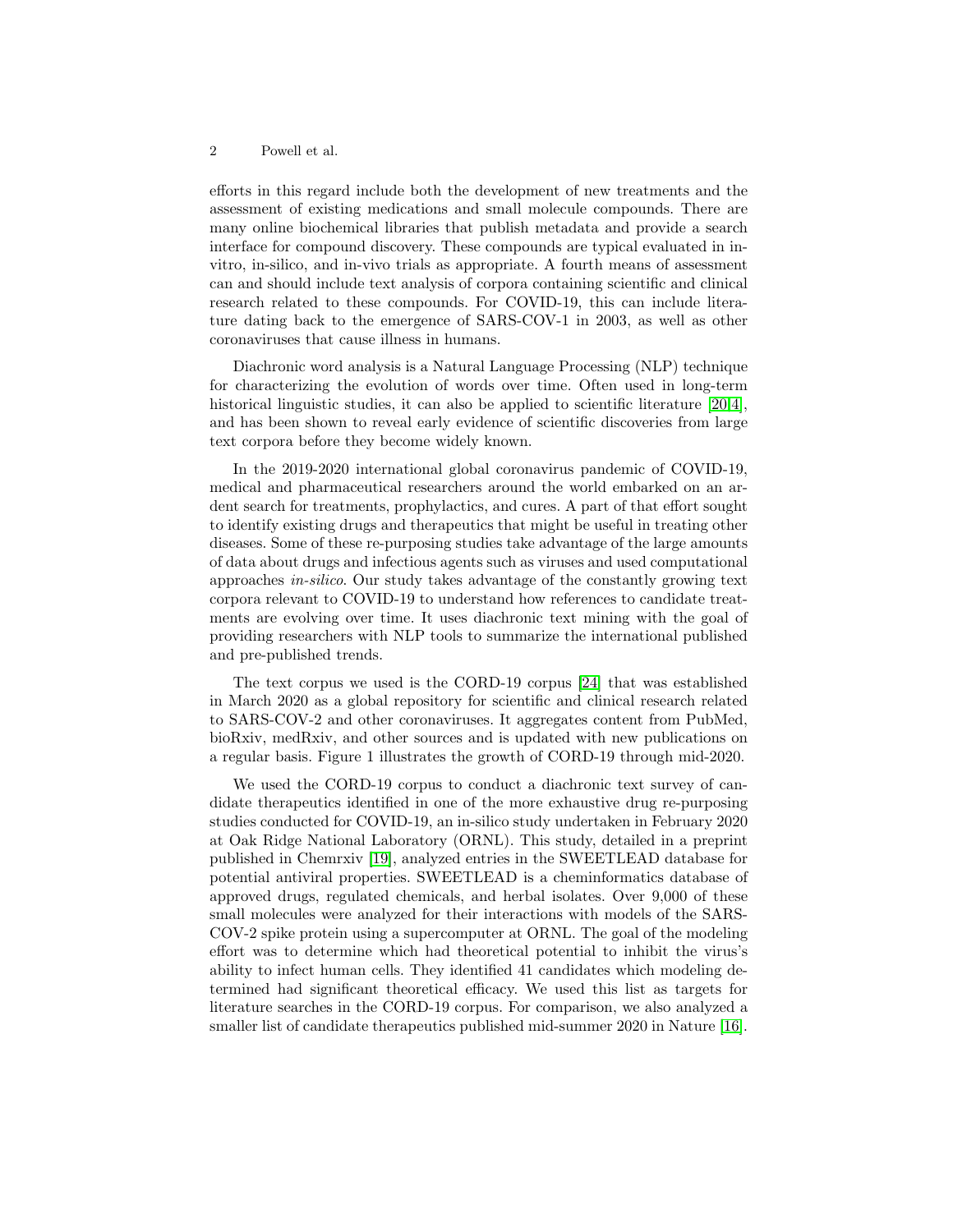

Fig. 1. CORD-19 Corpus Growth through July 2020

We summarize our study goals as follows:

- 1. Given a target list of therapeutic candidates for treating COVID-19, how many can be detected in the CORD-19 corpus?
- 2. Do the semantic contexts and the candidate frequencies change in divergent or correlated ways over time?
- 3. Is this change meaningful i.e. does it indicate heightened interest in a candidate therapeutic?

# 2 Related Work

Since digital corpora have become available, researchers have investigated various techniques for evaluating the long-term changes associated with the meanings or senses of words in large corpora over long time spans.[\[9\]](#page-14-2) They have found that raw frequency metrics have limited utility for this task. Some researchers have proposed that there are predictable behaviors related to frequency metrics verses metrics of semantic change. In [\[6\]](#page-14-3), the authors introduced two "quantitative laws of semantic change" relating statistical word frequency to semantic change over time. Hamilton et al's law of conformity states that the rates of semantic change scale with the negative power of word frequency. In this investigation, we were guided by the observation that the combination of frequency and contextual metrics has yielded novel insights into how language changes over time.

Diachronic analysis of word characteristics in a corpus involves generating timeseries data for a given metric. Multiple studies demonstrated that word frequency metrics are useful for detecting sudden shifts in word occurrences over time including [\[5\]](#page-14-4) and [\[21\]](#page-15-3). Other studies used the Term Frequency-Inverse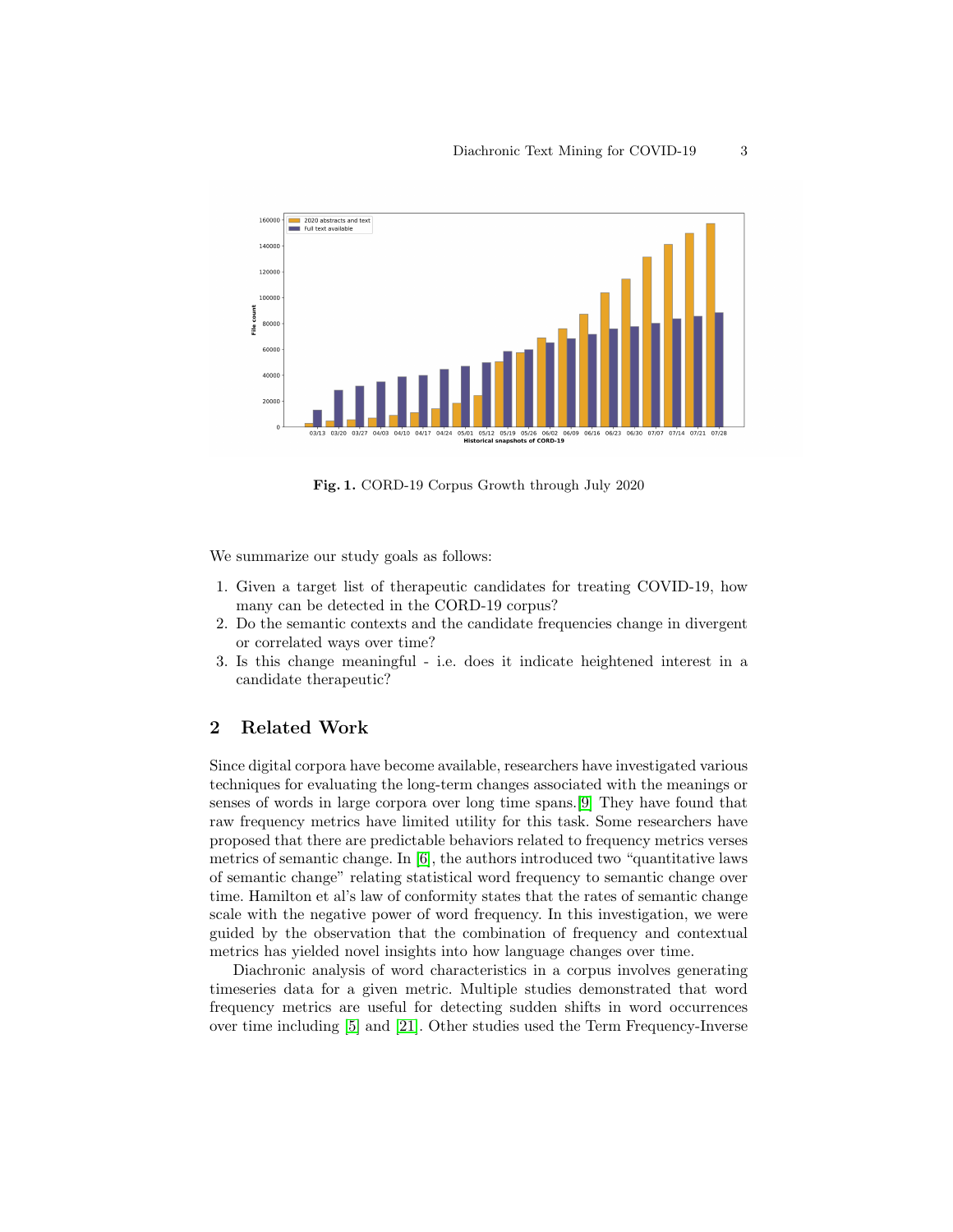Document Frequency (TF-IDF) metric, which evaluates term frequency relative to a specific document as well as a document collection. The utility of this metric has been demonstrated in both search engines and machine learning models.

More recently, studies have used various distributional representations of word contexts to identify semantic shifts such as those associated with two words with related meanings (polysemy) including [\[2\]](#page-14-5), [\[11\]](#page-14-6). Still other studies have combined, compared, or contrasted these metrics [\[5\]](#page-14-4), using them to identify rules of semantic change [\[6\]](#page-14-3). Only a few studies have utilized this sort of analysis to identify short-term linguistic changes in corpora spanning weeks or months instead of years, as in Stewart et al 2017 [\[17\]](#page-15-4) which examined frequency and linguistic shifts in social media posts. Even less common to date are investigations using these techniques to evaluate trends in scientific corpora. One interesting example comes from Tshitoyan et al. [\[20\]](#page-15-0), where the authors' retroactively predict materials discovery in a historical corpus of materials science related abstracts using distributional approaches to latent semantic knowledge.

Unsurprisingly, there is also a growing body of work related to text mining and COVID-19. Pozi et al [\[15\]](#page-14-7) demonstrated how word embeddings, t-sne visualizations and k-means clustering could be used to summarize concepts in the CORD-19 corpus. Martin et al [\[12\]](#page-14-8) use Literature Based Discovery (LBD) techniques to mine scientific literature in order to discover bridges between genes and proteins related to COVID-19 using FastText and SciBERT contextual embeddings. Parke et al [\[14\]](#page-14-9) devised a document clustering experiment with a small corpus of 34 papers related to drug repurposing and COVID-19 to discover where the literature agreed with respect to individual therapeutic candidates. Meanwhile, Tworowski et al [\[22\]](#page-15-5) developed the COVID19 Drug Repository using text mining techniques to build a structured pharmacological dictionary of candidate COVID-19 therapeutics. Wang et al [\[24\]](#page-15-1) developed EVIDENCEMINER, which is a tool that supports natural language queries for discovery of sentence level results for named entity queries from pre-indexed scientific corpora. Ahamed et al [\[1\]](#page-14-10) constructed a network model of over 10,000 abstracts to mine information on transmission, drug types, and genome research related to coronaviruses. And in a similar vein, Rao et al [\[18\]](#page-15-6) mined various text resources including abstracts from Medline and the CORD-19 to construct a network model focused on drug associations.

Our contribution is to use frequency and distributional text models to perform short-term diachronic text mining of a rapidly changing scientific corpus. Our goal was to characterize the behavior of a target list of candidate therapeutics for COVID-19 over a relatively short period of time. More specifically, as our investigation was concerned with short-term changes in word occurrence and usage patterns, we focused on a document-oriented frequency metric (TD-IDF) and a distributional metric (cosine) based on temporal word embeddings. [\[8\]](#page-14-11) These metrics were used to calculate timeseries data for named candidate therapeutics appearing in historical snapshots of the CORD-19 corpus. Our hypothesis was that analysis of these two streams of data would allow us identify small but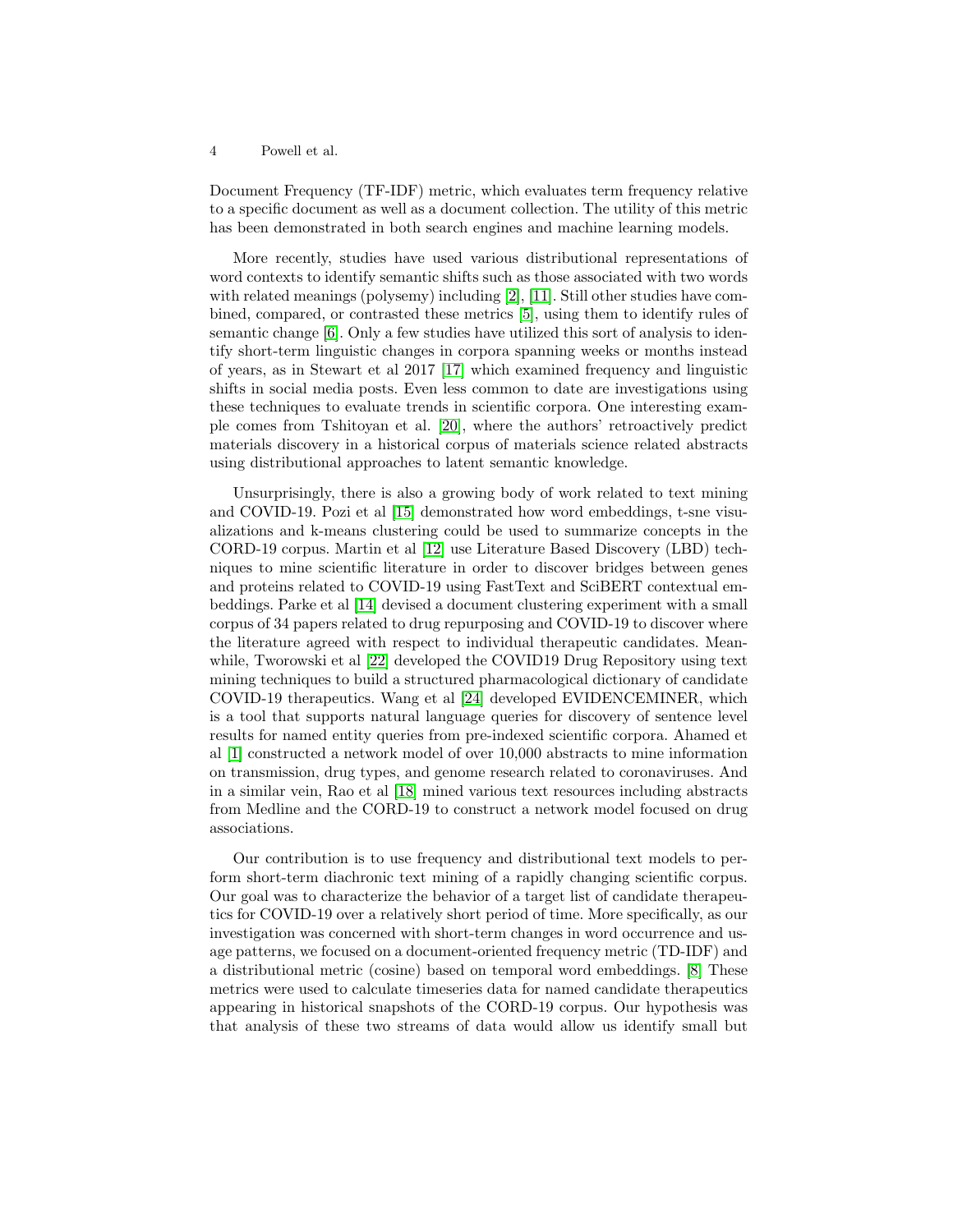potentially significant patterns of change associated with these candidates that might not otherwise be apparent.

### 3 Data Sources

The CORD-19 corpus was established by Microsoft in March, 2020 to serve as a repository of peer-reviewed papers and preprints related to the SARS-COV-2 virus, other coronaviruses, and COVID-19. This repository was updated weekly until late May, at which time the maintainers began to update it daily. We used weekly historical snapshots of the corpus since this allowed enough time to pass for a significant number of changes to accumulate, which is supported by document counts in Figure 1. We limited our survey to snapshots spanning March 13 until July 28, 2020. During that time, the CORD-19 corpus expanded from 13,219 full text documents to 88,399 papers by period end. We included only full papers in our analysis.

Along with historical snapshots of the CORD-19 corpus, we used a dataset produced by the ORNL study as our source for candidate therapeutic search targets. This data set, which listed 9,128 candidates, had several advantages: 1) it was one of the earliest COVID-focused repurposing studies at the time of its publication (late March 2020), 2) it was an exhaustive study, characterizing thousands of compounds, 3) it included searchable names for the candidates, 4) it was published in ChemRxiv, a preprint archive not included in CORD-19. Since March, there have been many other drug repurposing studies. So for completeness, we decided to analyze a second smaller list of potentially repurposable therapeutics for COVID-19 that appeared in Nature, in May 2020.[\[16\]](#page-14-1)

#### 4 Methods

For text pre-processing, we used a hybrid phrase detection algorithm based employing a dictionary as described in Lui et al [\[10\]](#page-14-12) and based on an approach described in [\[13\]](#page-14-13). First, we seeded the co-occurrence detection algorithm with entries from the candidate therapeutics list such as"folic acid" and "fluticasone propionate", since these precise strings are already known. Then it applied a count-based equation to identify additional phrases. We normalized each phrase to a form where spaces were replaced with an underscore. This approach increased the likelihood that concept phrases such as "monoclonal antibody" and "recommended dosage" would be found.

For analysis, we use the well-known frequency metric TF-IDF. [\[8\]](#page-14-11) This metric captures term frequency in a corpus proportional to inverse document frequency, resulting in a score that measures the relative importance of a term in a corpus. This particular metric has been used in many information retrieval tasks because it is able to identify significant terms across a large corpus. In addition to frequency metrics, we utilized distributional methods (word embeddings) to model semantics of terms in the corpus. Word embeddings are an unsupervised machine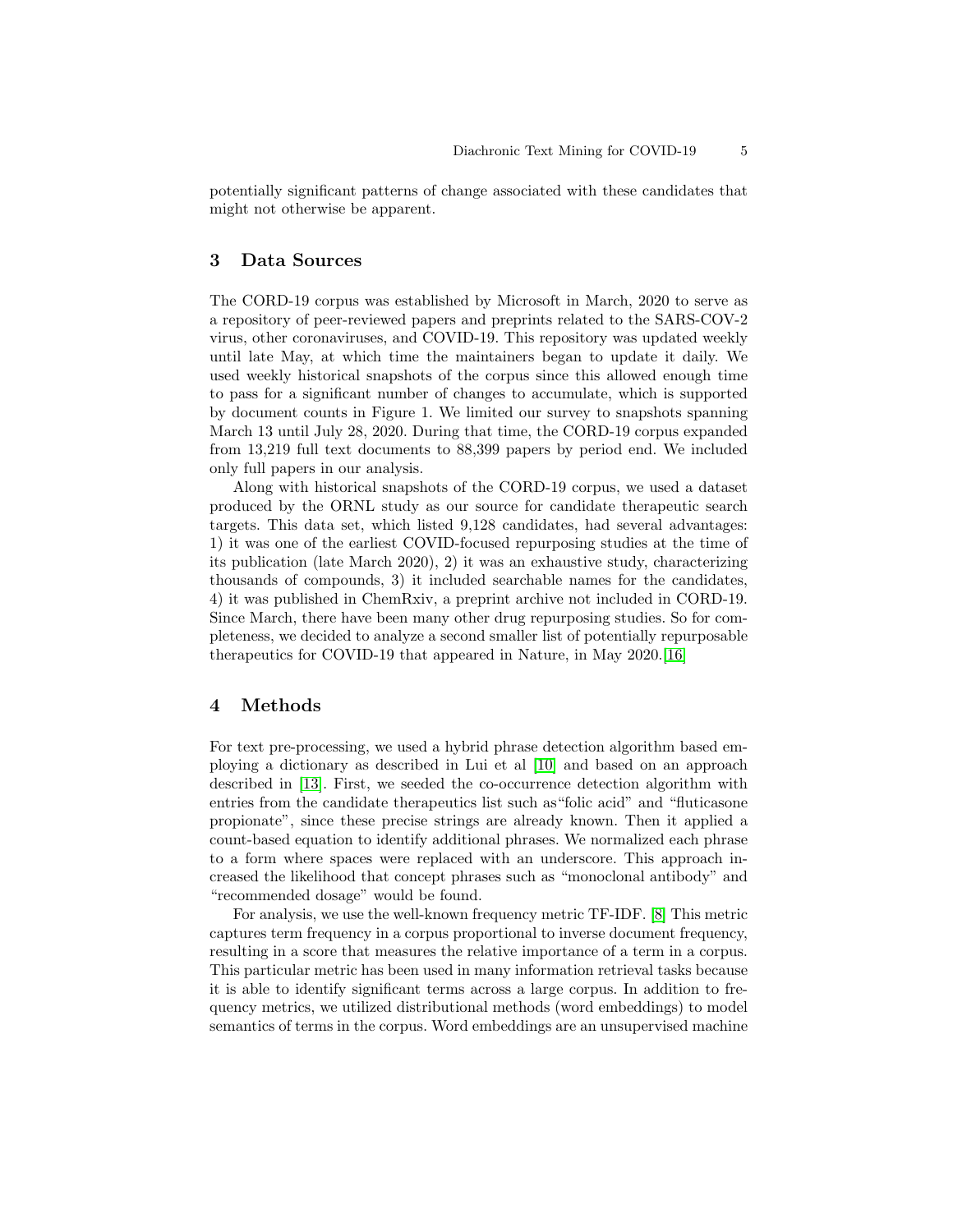learning technique used to model word meanings in a corpus, based on word cooccurrence patterns. It reveals clusters of words that have similar semantic or syntactic patterns. There are a number of methods that emerge from the simple idea that the meaning of a word is defined in some way by how often it occurs near other words. [\[8\]](#page-14-11) This evokes Firth's famous 1957 quote "You shall know a word by the company it keeps!" as quoted in [\[8\]](#page-14-11). These "word neighborhood" methods represent a word by vectors of words that co-occur with it and these can be created based on large corpora to gain insight into semantics through statistics. These vectors are called embeddings. We utilize a particular version of word embeddings to examine the CORD-19 corpus across time and analyze representational changes from instance to instance. These Temporal Word Embeddings with a Compass (TWEC) word embeddings were developed by Di Carlo et al. in their 2019 publication.[\[3\]](#page-14-14) TWEC builds an embedding model based on the aggregation of all instances of the corpus and then generates an embedding model for each historical snapshot of the corpus.

Each metric was used to model the frequency and semantic behavior of each target term per historical snapshot of the CORD-19 corpus. To evaluate how the metrics for each term change over time, we accumulate these values into temporal vectors per target term, per metric. Given a target term X, we generate two temporal vectors Y and Z, where Y contains TF-IDF scores per corpus temporal snapshot, and Z contains cosine distance to an atemporal word embedding model from each temporal embedding snapshot. The Y vector is used to calculate change values in the frequency metric, resulting in a Y' vector containing deltas between historical snapshots. These two vectors are then used to analyze term behavior within the corpus over time, and to find other terms not in the target list that are most similar in some fashion, based on these temporal vectors. We also look for per term correlations in temporal patterns that might indicate that the term's presence and meaning within the corpus was volatile, stable, or exhibited a similar change pattern in both frequency and semantic shift. For the TF-IDF metric, these calculations are straightforward, and the resultant delta vector is a floating point value that represents the the amount of change, that is, the difference between two adjacent TF-IDF scores in time. Analyzing semantic shift requires generating diachronic word embeddings which are distributional word embedding models for each temporal instance of the corpus, but also grounded in an atemporal model that is learned over all documents from all temporal instances of the corpus. This allows meaningful comparisons to be made between the word embedding models, such as measuring the cosine distance for a target between temporal instances, or between a temporal instance and the atemporal model. We used a temporal word embedding implementation (TWEC) described in [\[3\]](#page-14-14). The central part of the model is the updating of the input matrix for each slice and the temporal model interpretation. The authors use a negative sampling [\[13\]](#page-14-13) to calculate the softmax function  $\sigma$  to maximize the probability P that a set of words surrounding a target word,  $w_k$ , are representative of its context in time  $(C<sup>t</sup>)$ , when multiplied by the mean of atemporal word embedding vectors from  $u$  (the compass) for the same set of context words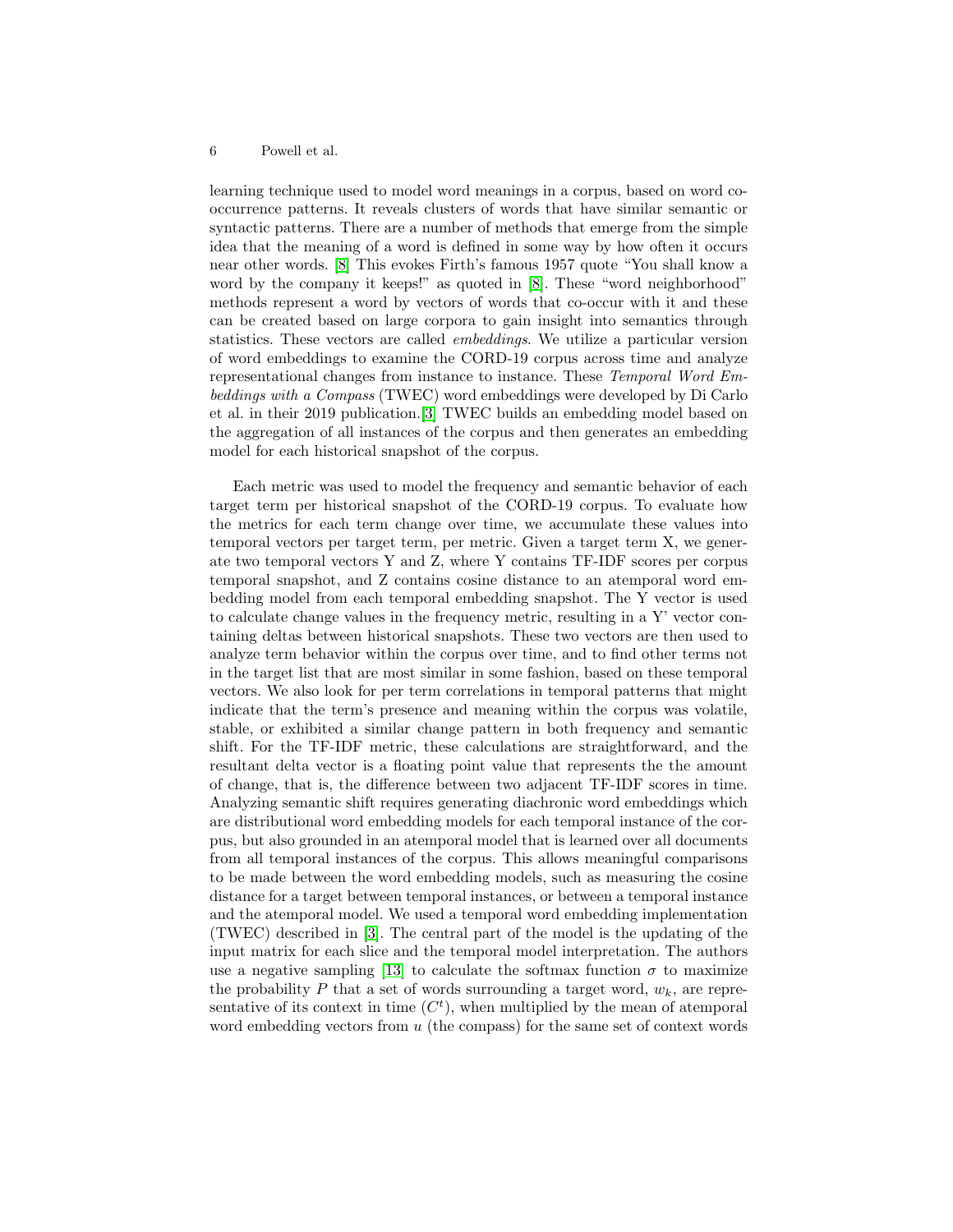around  $w_k$  for any given temporal slice. This is given by the optimization equation:

<span id="page-6-0"></span>
$$
\max_{\mathbf{C}^t} \log P(w_k | \gamma(w_k)) = \sigma(\vec{u}_k \cdot \vec{c}_{\gamma(w_k)}) \tag{1}
$$

where  $\vec{c}^t_{\gamma(w_k)}$  are context embeddings for word  $w_k$ ,  $\vec{u}_k$  are the target embeddings, and  $\gamma(w_k)$  represents the M words in the context of  $w_k$ . The mean of the temporal context embeddings,  $\vec{c}_{j_m}^t$  of the context words,  $w_{j_m}$ , is given by the equation, [\[3\]](#page-14-14):

$$
\vec{c}_{\gamma(w_k)}^t = \frac{1}{M} (\vec{c}_{j_1}^t + \dots + \vec{c}_{j_M}^t)^T
$$
\n(2)

We trained the word embedding model using the continuous bag of words (CBOW) architecture for the underlying shallow neural network with the following parameters: a window size of 5 (the context around each word), a minimum word occurrence of 3, and a vector length of 100. These parameters determine the quality of the resulting word embeddings. For each temporal instance, the network learns a context vector for any word or pre-encoded phrase that occurred more than 3 times, applying the objective described in Equation [1.](#page-6-0) After processing all weekly historical snapshots of the corpus, we ended up with 21 word embedding models (20 weekly models plus the atemporal compass embedding model).

To measure semantic shift, we assemble a vector of cosine distance values for temporal instance, for each candidate therapeutic. Each value is computed with the cosine distance metric, between the context of the candidate  $C$  at time  $t$ ,  $C<sup>t</sup>$ . This represents the extent to which the term's context has changed over the time period. We also captured nearest neighbors for each candidate from each historical snapshot, also using the cosine metric. A visualization of this can be see in Figure 2.

### 5 Results

We performed a search in each historical snapshot of the CORD-19 corpus for each candidate therapeutic, using the normalized form of the name as described above. We detected 14% (1267) of the candidate therapeutics in CORD-19 on March 13, 2020. This increased to 26% (2388) by July 28, 2020. We evaluated the frequency and context of candidates found in four or more adjacent historical snapshots of the corpus.

In the Oak Ridge drug repurposing study preprint, the authors concluded their paper with a list of seven candidates that they considered worthy of further investigation. Here we summarize our findings related to five of these seven candidates in Table 1. The other two candidates, pemirolast and ergoloid did not appear in the CORD-19 corpus through July 28.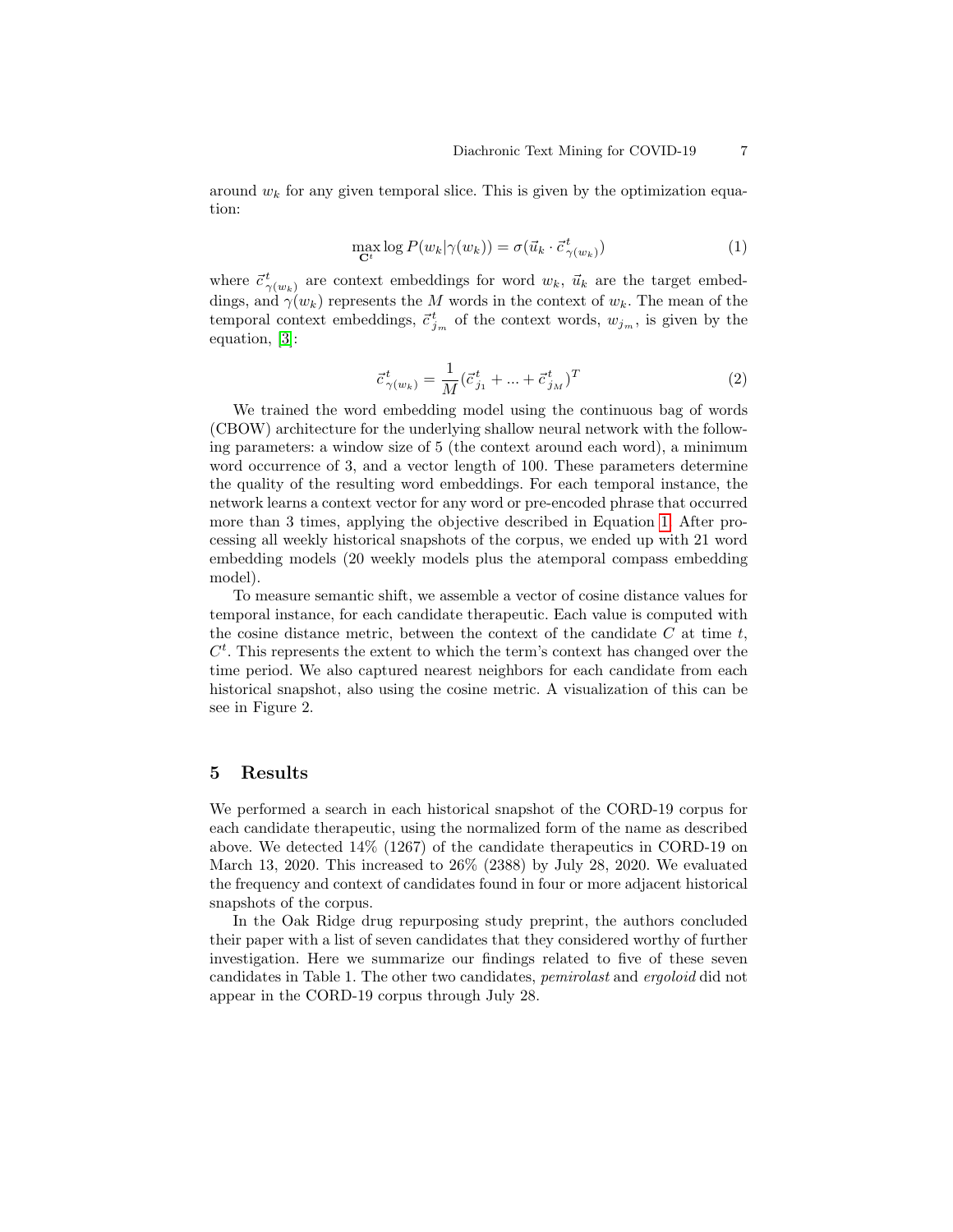

Fig. 2. How the relationship as reflected in historical word embedding models for candidate favipiravir changed from 3/13 to 7/28

| Drug Name Type            |                                       | FrequencyFrequencyCosine        |      |                | <b>TF-IDF</b> | Correlation           |
|---------------------------|---------------------------------------|---------------------------------|------|----------------|---------------|-----------------------|
|                           |                                       | $\vert$ at Start $\vert$ at End |      | Distance Score |               | $ {\rm Coefficient} $ |
|                           | $ c$ epharanthine anti-inflammatory 7 |                                 | 126  | 0.72           | 12.53         | $-0.18$               |
| eriodictyol               | herbal isolate                        |                                 | 27   | 0.72           | 13.27         | 0.14                  |
| hypericin                 | herbal isolate                        | 26                              | 263  | 0.68           | 11.49         | 0.11                  |
| lisoniazid                | lantibiotic                           | 73                              | 1149 | 0.75           | 9.78          | $-0.09$               |
| nitrofurantoin antibiotic |                                       |                                 | 390  | $ 0.72\rangle$ | 10.93         | $-0.26$               |

Table 1. Oak Ridge Study Candidates : frequency and correlation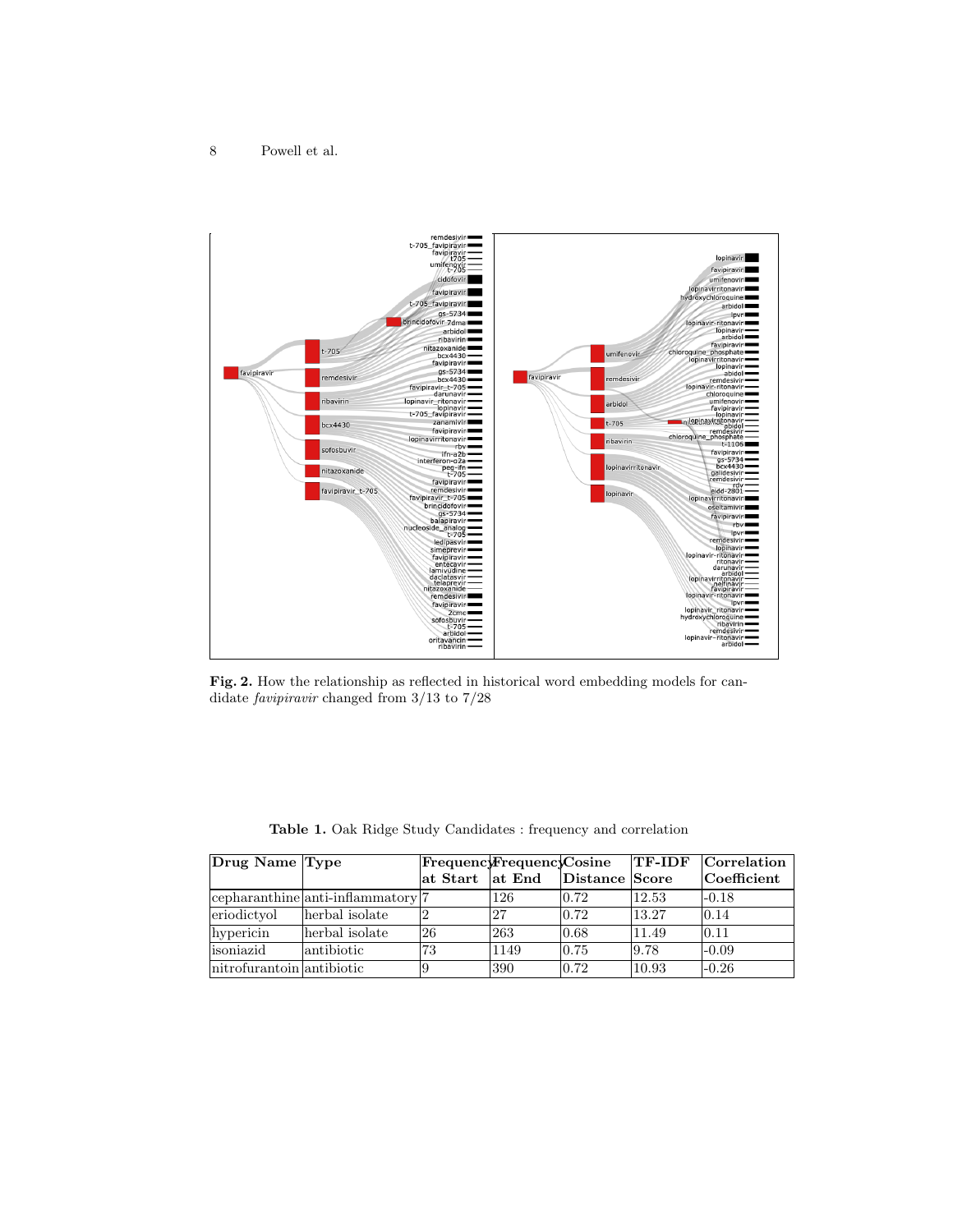

Fig. 3. Correlation coefficient plot for TF-IDF vs cosine metric timeseries data for detected candidates from the Oak Ridge study. Each plot reflects the distribution of correlation scores in a band.

For those candidates that met the selection criteria, we were able to calculate TF-IDF scores and measure semantic change as described above. This set of frequency and context measures from all of the historical snapshots constituted the respective TF-IDF and semantic change timeseries vectors for each candidate. Lower TF-IDF scores are "better" in that they indicate that a word is relatively uncommon across the corpus. Cosine is a measure of the angle between two vectors, so a higher cosine value means that the angle is smaller, and thus the terms being compared are closer to one another.

| Name                         | Most similar TF-IDF timeseries Most similar cosine timeseries |              |
|------------------------------|---------------------------------------------------------------|--------------|
| cepharanthine finasteride    |                                                               | zopiclone    |
| eriodictyol                  | taxifolin                                                     | pancuronium  |
| hypericin                    | glycerine                                                     | piperazine   |
| nitrofurantoin penicillamine |                                                               | testosterone |
| lisoniazid                   | tenofovir                                                     | ethambutol   |

<span id="page-8-0"></span>Table 2. Oak Ridge Study : Similarity Matrix Best Matches

To analyze the relationship between the timeseries vectors for TF-IDF and embedding cosine distance for each candidate therapeutic, we calculated the Pearson correlation coefficient between these two vectors, where values for x are TF-IDF scores for each historical snapshot of the corpus, and values for y are cosine distance for each snapshot: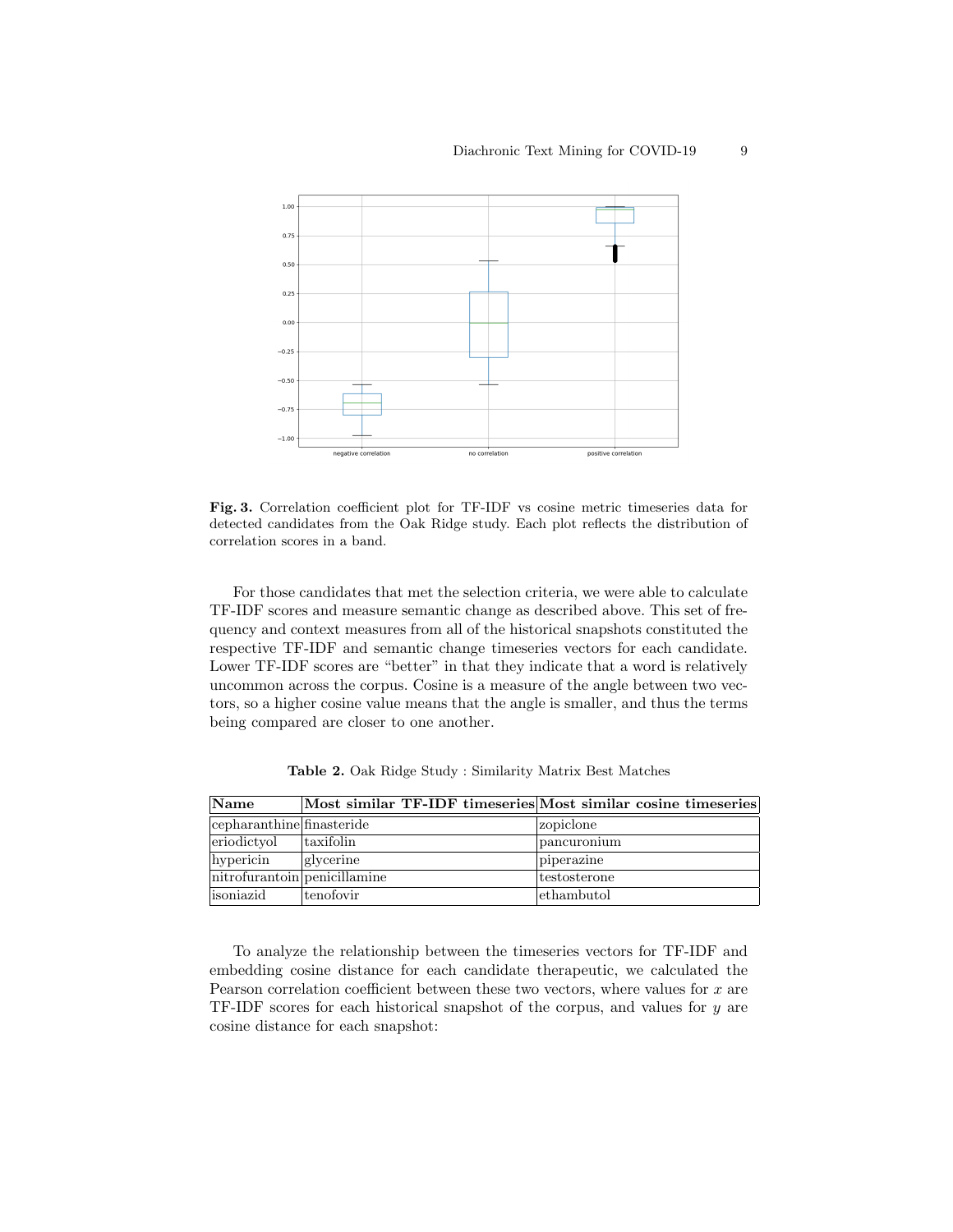$$
r = \frac{\sum_{i=1}^{n} (x_i - \bar{x})(y_i - \bar{y})}{\sqrt{\sum_{i=1}^{n} (x_i - \bar{x})^2} \sqrt{\sum_{i=1}^{n} (y_i - \bar{y})^2}}
$$
(3)

The value of r associated with a candidate therapeutic indicates where there is a positive, negative, or no correlation between the frequency and cosine distance timeseries vectors.

We used this same approach to evaluate a second list of fifteen drug candidates identified in a peer-reviewed paper in [\[16\]](#page-14-1). Of the candidates named in this paper, three were monoclonal antibodies, so we omitted these as our experimental setup was focused on chemical compounds. We also could not directly search for the fourth candidate as it was a class of compounds (steroids). However, we did include *dexamethasone* as a representative for that class. We were able to analyze a total of 12 entries from this list summarized in Tables 3 and 4. In Figure 4, we see dramatic differences between the stability of dexamethasone over time with consistent colors across the horizontal axis in comparison to *nitrofurantoin* that changes dramatically one time step to the next.

| Drug Name                        | Type                   |           | FrequencyFrequencyCosine |          | <b>TF-IDF</b> | $ {\rm Correlation} $ |
|----------------------------------|------------------------|-----------|--------------------------|----------|---------------|-----------------------|
|                                  |                        | lat Start | at End                   | Distance | Score         | Coefficient           |
| camostat                         | protease inhibitor     | 37        | 794                      | 0.69     | 10.77         | $-0.66$               |
| chloroquine                      | anti-malarial          | 900       | 18210                    | 0.77     | 7.74          | 0.87                  |
| dexamethasone                    | steroid                | 288       | 5201                     | 0.76     | 8.46          | 0.69                  |
| famotidine                       | histamine-2 blocker 18 |           | 666                      | 0.69     | 11.05         | $-0.57$               |
| fluvoxamine                      | antidepressant         |           | 58                       | 0.72     | 13.05         | $-0.29$               |
| hydroxychloroquine anti-malarial |                        | 48        | 16623                    | 0.75     | 8.62          | $-0.41$               |
| ivermectin                       | anti-parasitic         | 47        | 2638                     | 0.76     | 9.39          | $-0.02$               |
| lopinavir                        | anti-viral             | 104       | 3589                     | 0.78     | 8.98          | 0.83                  |
| nafamostat                       | protease inhibitor     | 12        | 423                      | 0.65     | 11.72         | $-0.04$               |
| nitazoxanide                     | anti-parasitic         | 144       | 1788                     | 0.75     | 9.69          | $-0.82$               |
| ritonavir                        | antiviral              | 99        | 3114                     | 0.74     | 8.96          | $ 0.72\rangle$        |

Table 3. Nature article candidates

# 6 Discussion

Therapeutic candidate detection by name was successful, with 26% of small molecule candidates from the Oak Ridge dataset identified, and detection of 80% of the candidate therapeutics from Nature [\[16\]](#page-14-1). Among the detected candidate therapeutics, we were able to identify three distinct categories of behavior based on correlation between frequency and semantic change metrics: positive  $(i.53$  correlation coefficient), negative  $(-.53$  ; correlation coefficient), and those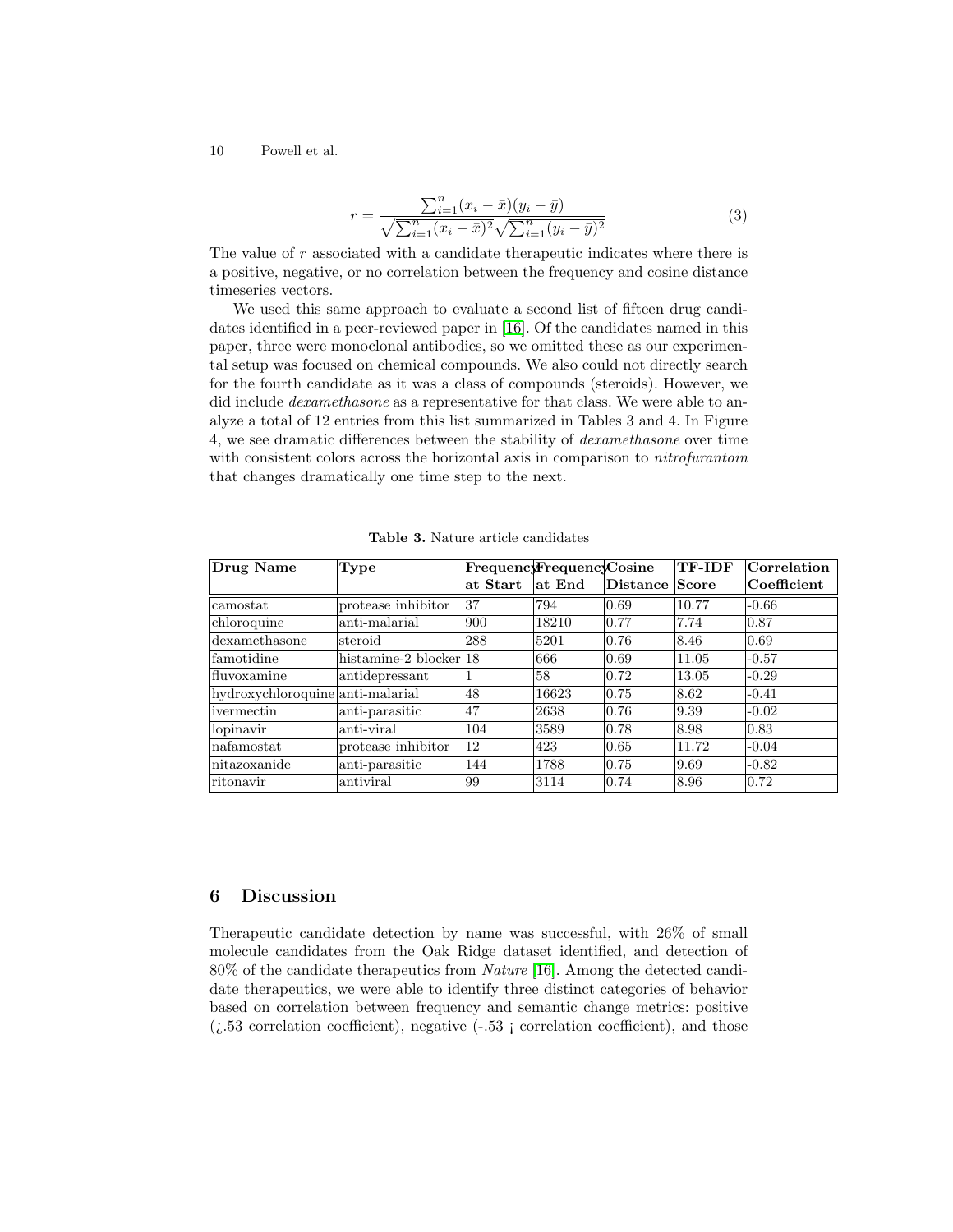

Fig. 4. On the left, a heatmap illustration of the changing relationship of *dexametha*sone to its neighbors in the embedding models over time. Note that it is relatively stable, while an illustration for another candidate nitrofurantoin on the right shows considerable change over time.

| Name                         | Most similar TF-IDF timeseries Most similar cosine timeseries |                 |
|------------------------------|---------------------------------------------------------------|-----------------|
| camostat                     | catechol                                                      | lycorine        |
| chloroquine                  | glycerol                                                      | dexamethasone   |
| dexamethasone                | acyclovir                                                     | chloroquine     |
| famotidine                   | cefixime                                                      | glucuronic acid |
| fluvoxamine                  | iomeprol                                                      | fingolimod      |
| hydroxychloroquine lopinavir |                                                               | ibuprofen       |
| ivermectin                   | sulfamethoxazole                                              | vorinostat      |
| lopinavir                    | ritonavir                                                     | dexamethasone   |
| nafamostat                   | ephedrine                                                     | octanol         |
| nitazoxanide                 | artemisinin                                                   | niclosamide     |
| ritonavir                    | lopinavir                                                     | alcohol         |

<span id="page-10-0"></span>Table 4. Nature candidates : Similarity Matrix Best Matches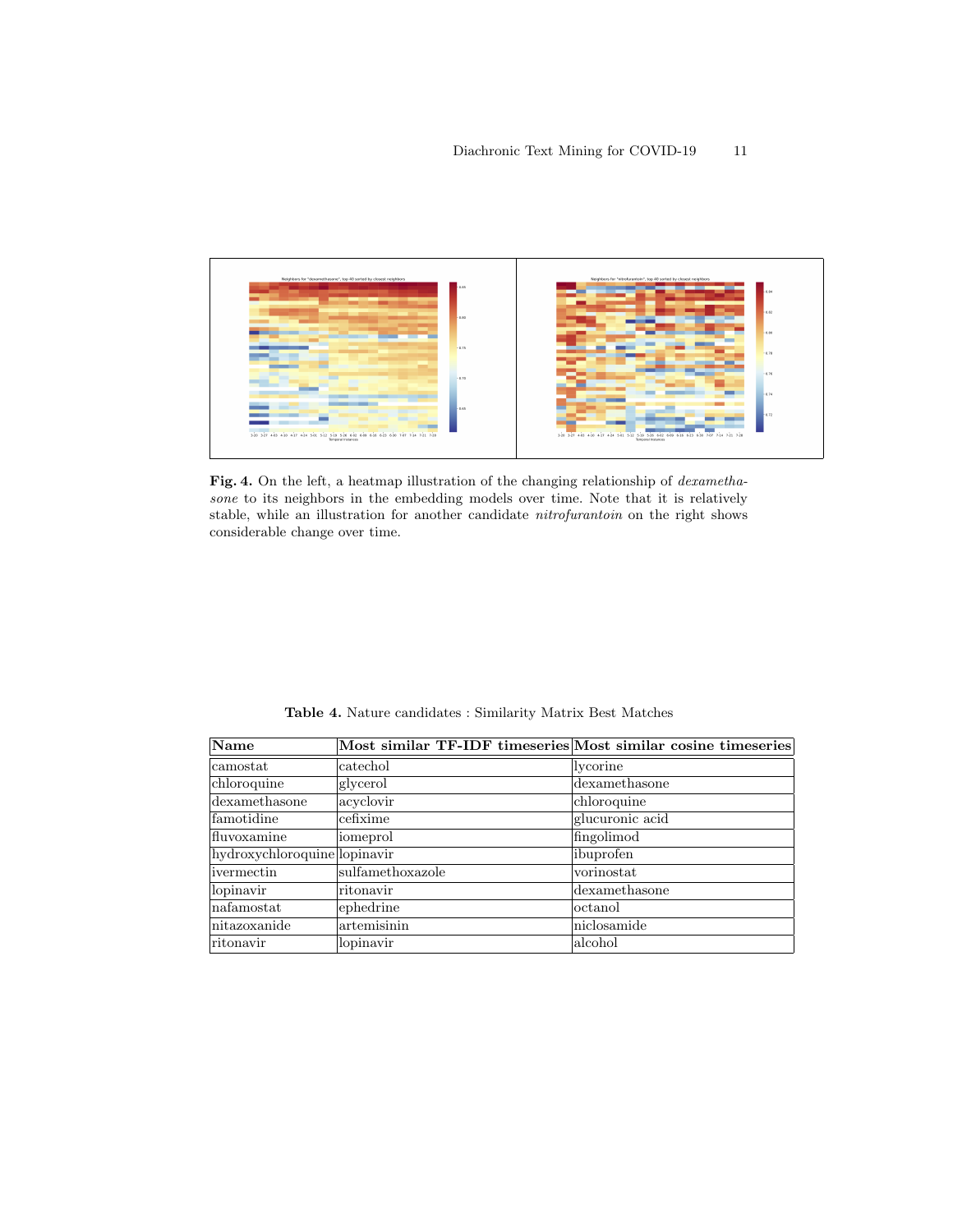

Fig. 5. Correlation coefficient plot for TF/IDF vs embedding for detected candidates

with correlation coefficients falling between -.53 and .53. Around 45% of detected candidates exhibited a positive correlation between their frequence and semantic change data, that is, their frequency and semantic change rates were stable, increasing, or decreasing at a similar rate. When a candidate did exhibit a positive correlation between its TD-IDF and TWEC in the timeseries data, we observed that it tended to be a drug that exhibited a high frequency of occurrence within the corpus, starting with very early historical snapshots of the corpus (compare semantic change heatmaps in Figure 4). In other words, they were already known entities, and thus not likely to exhibit significant changes or divergence over time. About 14% of the detected candidates exhibited a negative, or inverse correlation between their frequency and semantic change rates. Finally, about 40% of the detected candidates exhibited no significant correlation between the rate of change for these two metrics.

It appears that the most useful insights result from comparison of the accumulated timeseries data per candidate. The timeseries data is simply a vector of the frequency based TF-IDF score and cosine distance measure for each week that a named candidate appears in the corpus. Candidates with uncorrelated or inverse correlated TF-IDF and semantic change timeseries data tend to correspond to viable candidate treatments, including antibiotic, antiparasitics and antivirals. Evaluating the cosine similarity among the accumulated TF-IDF timeseries for each candidate performing the same analysis using the cosine distance semantic change timeseries values reinforces expected relationships among the candidates. Items with similar timeseries tend to have meaningful biological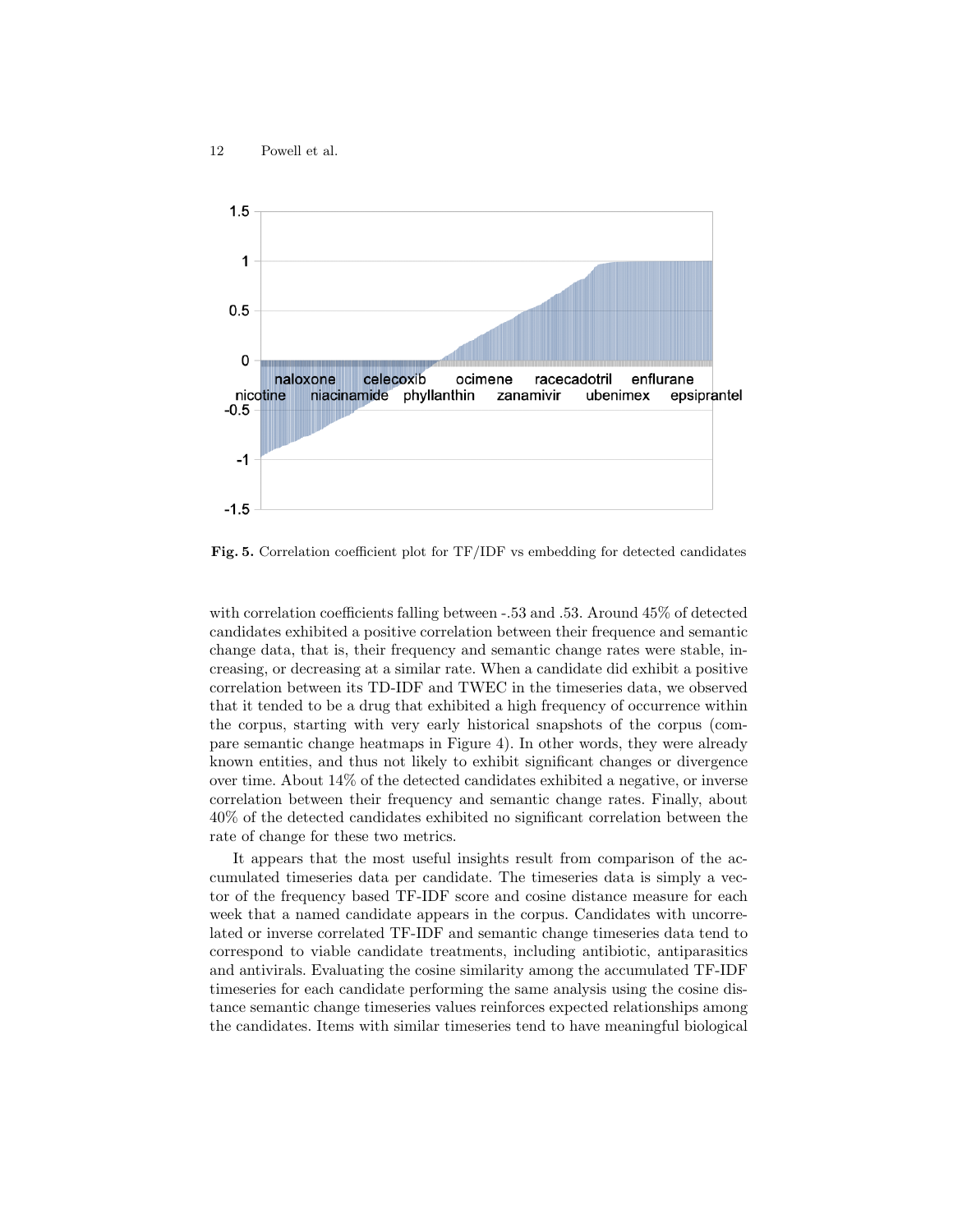similarity as well. Interestingly, TF-IDF seemed to edge out semantic change timeseries in terms of appropriateness of associations (Table [2](#page-8-0) and Table [4\)](#page-10-0). It suggests that comparison of timeseries data for candidate therapeutics could yield increasingly useful insights as the corpus grows, even if this data does not yield useful insights week over week.

This study outlines techniques for characterizing and analyzing the occurrences of named candidate therapeutics in multiple temporal snapshots of a relevant corpus using TF-IDF frequency and distributional semantic timeseries data. It suggests that analyzing these metrics independently and in combination over time might be used to infer the potential efficacy or contrary indicators to efficacy for candidates that occur in the corpus. The value of these two metrics is reinforced when computing a similarity matrix over all of the candidates, using each metric independently. This may mean that, given sufficient data, future trends in these metrics could be forecast using a timeseries modeling and forecasting techniques such as ARIMA. When a forecast of future behavior for a candidate therapeutic aligns with the observed behavior of a drug with proven efficacy that also occurs in the same corpus, the forecast candidate may be worthy of further scrutiny.



Fig. 6. t-SNE trajectory of acetazolamide through the temporal embedding space: March-July 2020

It is not currently possible to conduct an objective, quantitative evaluation of how well our metrics performed, since there is not yet a ground truth list of candidate therapeutics that have been successfully repurposed for COVID-19. Unfortunately this is a common problem. Once one or a few treatments are developed for a disease, there's little incentive to continue to investigate other drugs for repurposing. We can comment on some limitations we observed. There were notable instances that revealed how both frequency and embedding models can fall short due to data sparsity, overfitting, false equivalencies, and a phe-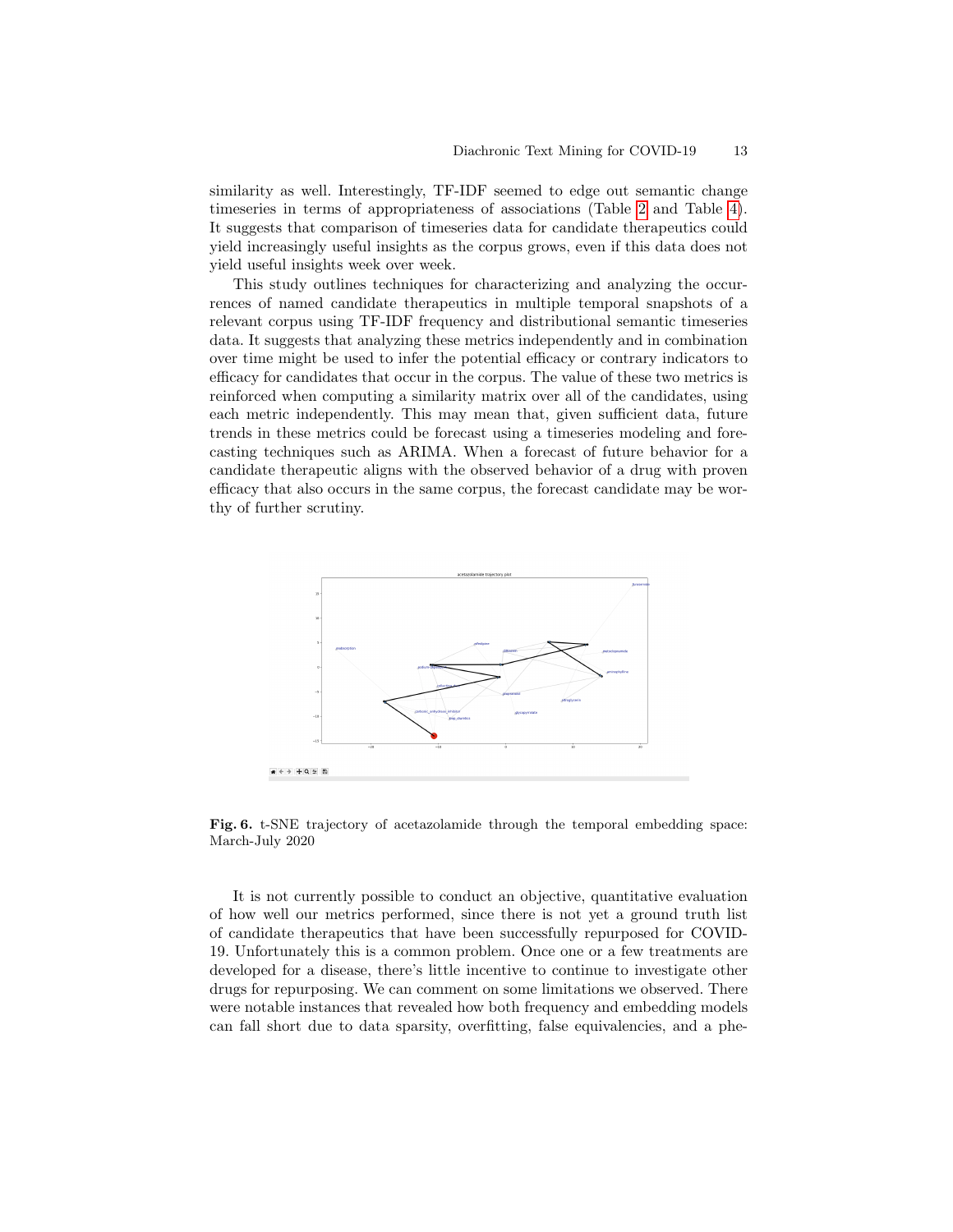nomenon called "leaked training data". This was revealed when we attempted to match drugs based on their TF-IDF and embedding distance timeseries vectors, again using the cosine metric to find the most similar timeseries vectors. Problems include:

- Sparse data resulting in outlier clusters with poor semantic similarity such as ibuprofen and hydroxychloroquine in Table 4.
- Overfitting occurs when too many similar examples drown out the effects of rarer contexts, as illustrated in Table 4 for the cosine entry for ritonavir with alcohol).
- False equivalences identified with frequency metrics, such as the TF-IDF match between hypericin and glycerine in Table 2.
- Leaked training data resulting in what appeared to be meaningless contextual associations. For example, indometacin was initially most closely associated with strings of numbers, including 68.1, 41.0, 46.0. Upon further investigation we traced this back to a pre-COVID clinical trial study in the earliest CORD-19 corpus snapshot. Later indometacin had moved closer to anti-inflammatory and pain medications.

We think it is important to keep these examples in mind, even though they were uncommon, as they expose some of the limits of these text mining techniques. Short-term diachronic text analysis appear to be highly sensitive to these issues.

# 7 Conclusion and Future Work

In our short-term diachronic survey of candidate therapeutics in the CORD-19 corpus, we demonstrated that we could detect candidate therapeutics, and measure changes of word occurrences and changes to word contexts over time. While 45% exhibited trivial changes characterized by highly correlated semantic and frequency shifts over time, 55% exhibited changes where frequency and semantic shift patterns diverged (Figure 3). We believe these reflect event-driven shifts associated with these candidates that may correspond to new research findings or clinical determinations of efficacy. We could envision the combination of candidate detection, measurement, and finer-grained visualization techniques forming the core of a text mining tool that provides a novel means of exploring a dynamic scientific corpus over time.

In the future we plan to expand the number of historical snapshots in our survey, extract concordance data (keywords in context) to better understand how candidates are changing, and investigate how to provide the capabilities we've outlined in this paper as an interactive tool. In addition, a drug name database will be incorporated to detect name variants, brand names, etc. Finally we plan to investigate the possibility of using language models to classify the deeper semantics associated with the observed changes.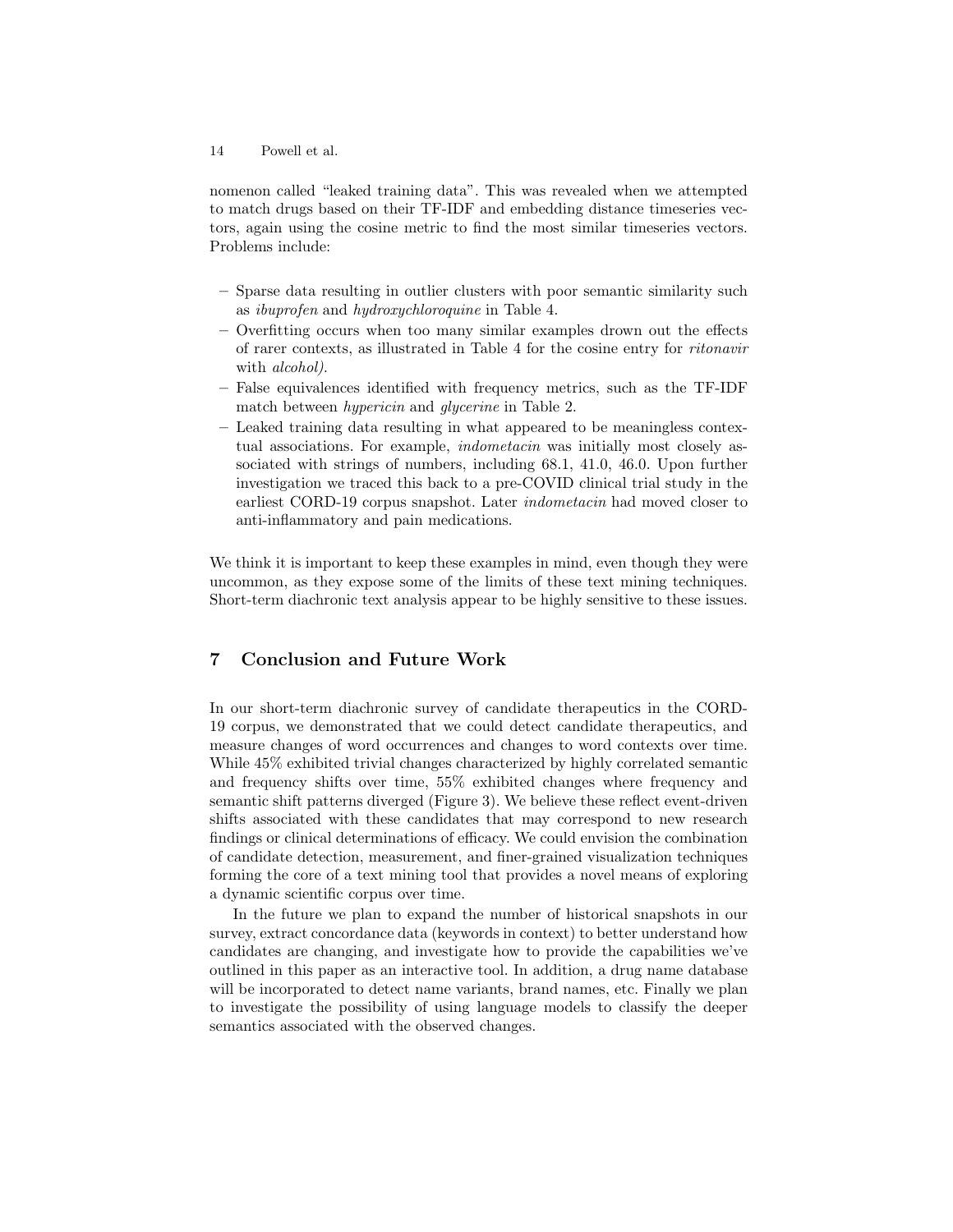# References

- <span id="page-14-10"></span>1. Ahamed, Sabber, and Manar Samad. "Information mining for covid-19 research from a large volume of scientific literature." arXiv preprint (2020). <https://doi.org/arXiv:2004.02085>
- <span id="page-14-5"></span>2. Del Tredici, Marco, Raquel Fernández, and Gemma Boleda. "Shortterm meaning shift: A distributional exploration." arXiv preprint (2018). <https://doi.org/arXiv:1809.03169>
- <span id="page-14-14"></span>3. Di Carlo, Valerio, Federico Bianchi, and Matteo Palmonari. "Training temporal word embeddings with a compass." Proceedings of the AAAI Conference on Artificial Intelligence. Vol. 33. 2019.
- <span id="page-14-0"></span>4. Dridi, Amna, et al. "Leap2Trend: A Temporal Word Embedding Approach for Instant Detection of Emerging Scientific Trends." IEEE Access 7 (2019): 176414- 176428.
- <span id="page-14-4"></span>5. Gulordava, Kristina, and Marco Baroni. "A distributional similarity approach to the detection of semantic change in the Google Books Ngram corpus." Proceedings of the GEMS 2011 workshop on geometrical models of natural language semantics. 2011.
- <span id="page-14-3"></span>6. Hamilton, William L., Jure Leskovec, and Dan Jurafsky. "Diachronic word embeddings reveal statistical laws of semantic change." arXiv preprint (2016). <https://doi.org/arXiv:1605.09096>
- 7. Hamilton, William L., Jure Leskovec, and Dan Jurafsky. "Cultural shift or linguistic drift? comparing two computational measures of semantic change." Proceedings of the Conference on Empirical Methods in Natural Language Processing. Conference on Empirical Methods in Natural Language Processing. Vol. 2016. NIH Public Access, 2016.
- <span id="page-14-11"></span>8. Jurafsky, Daniel, Martin, James H. Speech and Language Processing: An Introduction to Natural Language Processing, and Speech Recognition, 3rd edition Draft of December 30, 2020
- <span id="page-14-2"></span>9. Kutuzov, Andrey, et al. "Diachronic word embeddings and semantic shifts: a survey." arXiv preprint (2018).<https://doi.org/arXiv:1806.03537>
- <span id="page-14-12"></span>10. Liu, Shengyu, et al. "Drug name recognition: approaches and resources." Information 6.4 (2015): 790-810.
- <span id="page-14-6"></span>11. Martinc, Matej, Petra Kralj Novak, and Senja Pollak. "Leveraging contextual embeddings for detecting diachronic semantic shift." arXiv preprint (2019). <https://doi.org/arXiv:1912.01072>
- <span id="page-14-8"></span>12. Martinc, Matej, et al. "COVID-19 therapy target discovery with context-aware literature mining." International Conference on Discovery Science. Springer, Cham, 2020.
- <span id="page-14-13"></span>13. Mikolov, Tomas, et al. "Distributed representations of words and phrases and their compositionality." Advances in neural information processing systems 26 (2013): 3111-3119.
- <span id="page-14-9"></span>14. Park, Namu, et al. "Are we there yet? Analyzing scientific research related to COVID-19 drug repurposing." (2020).
- <span id="page-14-7"></span>15. Mohd Pozi, Muhammad Syafiq, Adam Jatowt, and Yukiko Kawai. "Temporal Summarization of Scholarly Paper Collections by Semantic Change Estimation: Case Study of CORD-19 Dataset." Proceedings of the ACM/IEEE Joint Conference on Digital Libraries in 2020. 2020.
- <span id="page-14-1"></span>16. Shaffer, Leah. "15 drugs being tested to treat COVID-19 and how they would work." Nature medicine (2020).